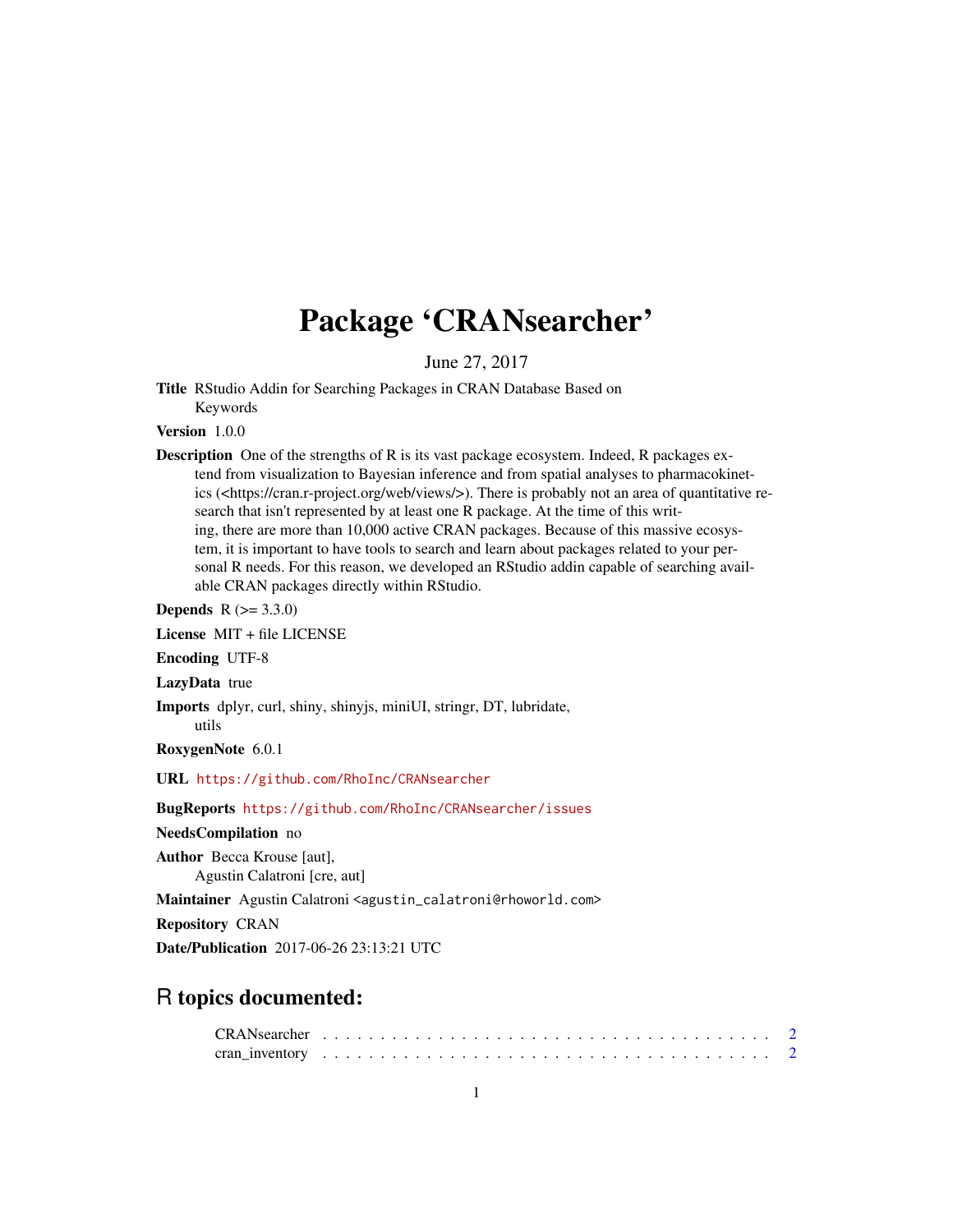#### <span id="page-1-0"></span>**Index** [3](#page-2-0)

CRANsearcher *CRANsearcher*

#### Description

Addin for searching packages in CRAN database based on keywords

#### Usage

CRANsearcher()

#### Examples

## Not run: CRANsearcher()

## End(Not run)

cran\_inventory *CRAN inventory snapshot*

#### Description

Snapshot of CRAN web database inventory of packages for use offline.

#### Usage

cran\_inventory

#### Format

A data frame with 10,000+ rows and 6 columns:

Package Package Version Version Title Title Description Description Published Published License License snapshot\_date Date that database snapshot was taken.

#### Source

<https://cran.r-project.org/web/packages/>